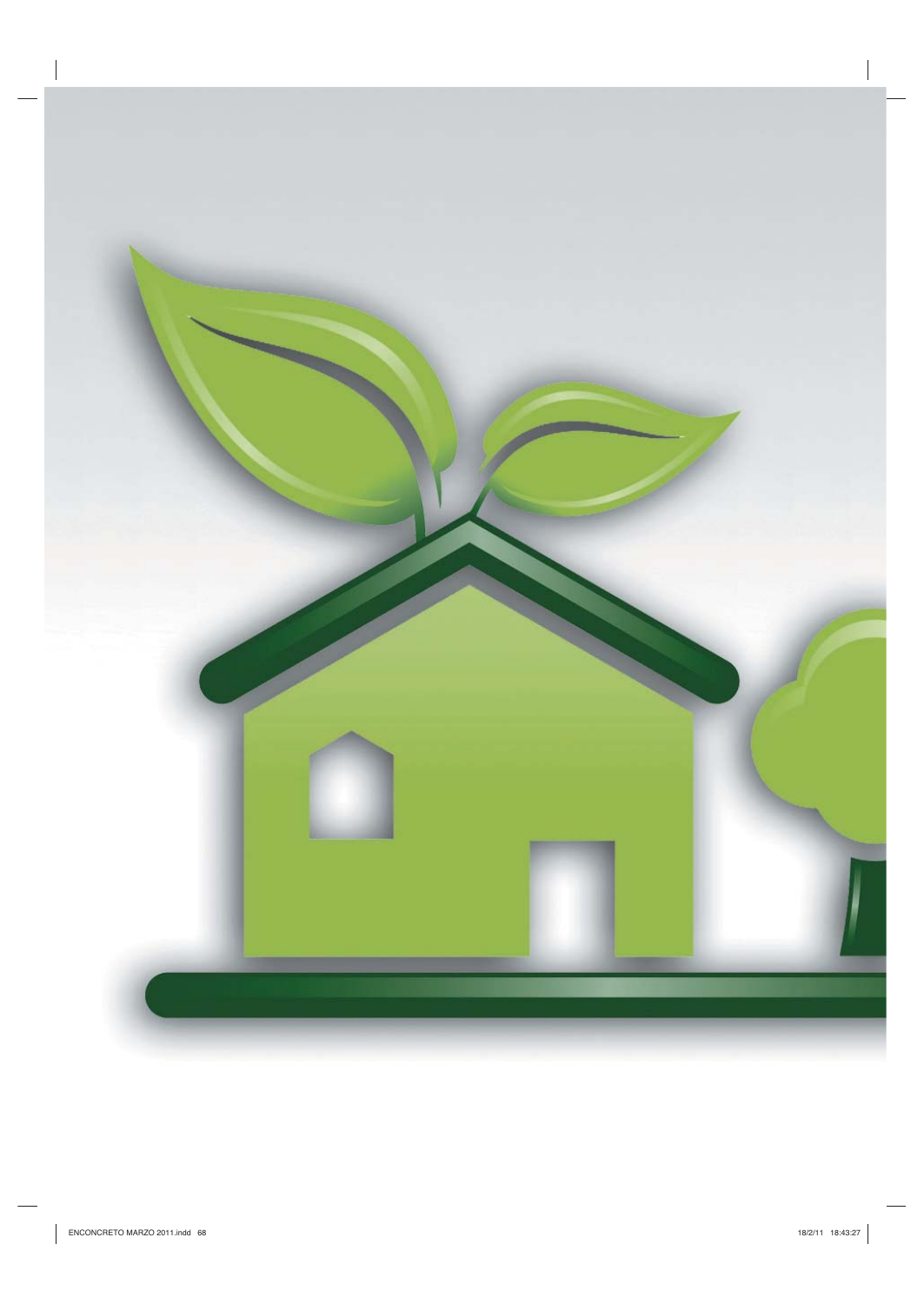**REPORTAJE SECUNDARIO** 

## CONLAMENTE PUESTA EN EL<br>IO AMBIENTE EDIO AMBI

A MEDIADOS DE ENERO, LA COMISIÓN DE DESARROLLO SUSTENTABLE DE LA CChC LANZÓ UNA GUÍA DE BUENAS PRÁCTICAS AMBIENTALES. EL OBJETIVO: ENTREGARLE *INFORMACIÓN A LOS SOCIOS PARA ATENUAR LOS EFECTOS NEGATIVOS OUE PODRÍAN* GENERAR LAS DISTINTAS ACTIVIDADES PROPIAS DEL RUBRO DE LA CONSTRUCCIÓN.

POR **DANIELA PÉREZ G.**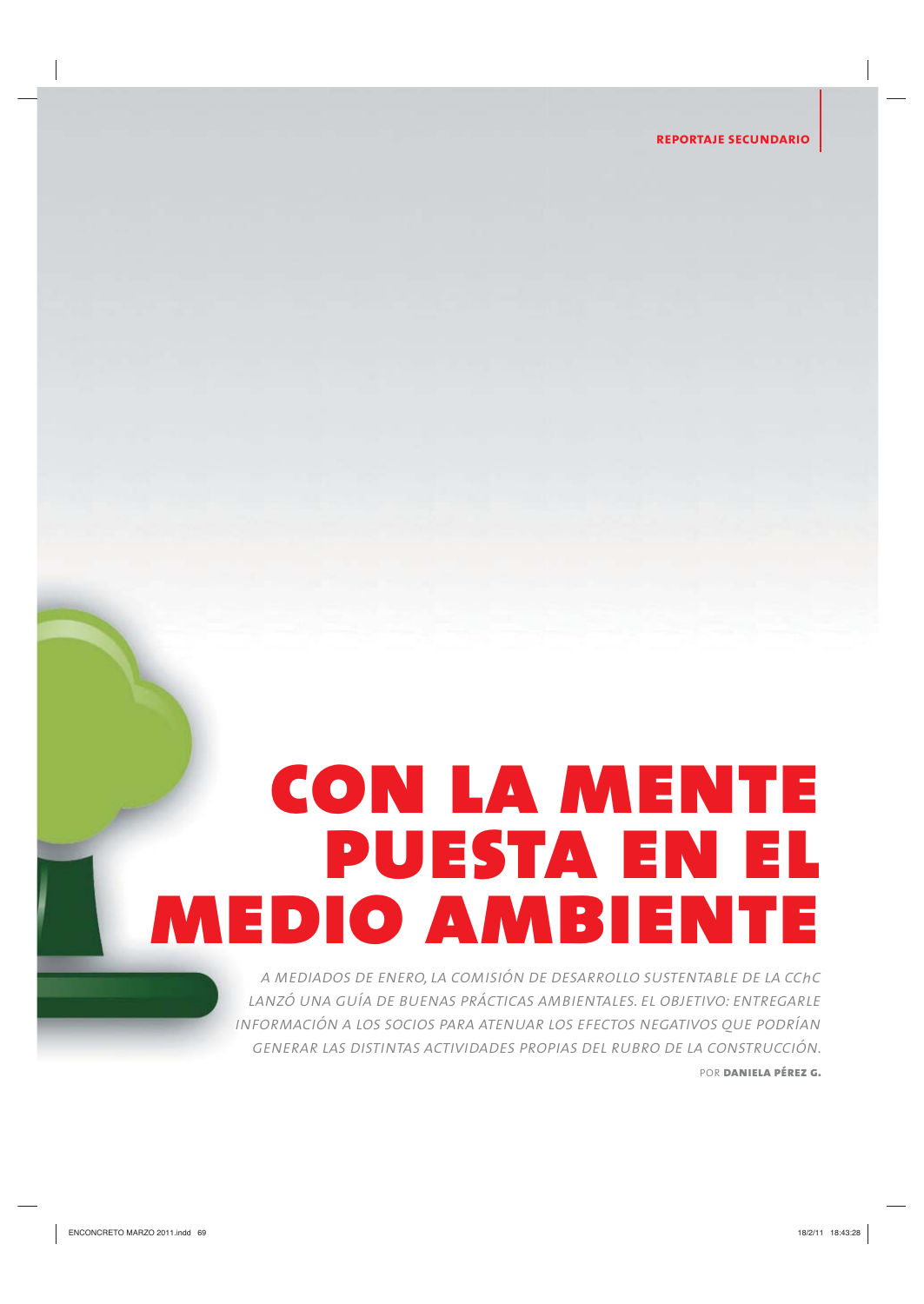## **REPORTAJE SECUNDARIO**

esde que se instalan las faenas hasta el término de ellas, una obra no sólo tiene un impacto positivo por estar transformándose en una nueva infraestructura y en nuevas oportunidades. También tiene efectos que pueden perjudicar su entorno: desde el ruido que se genera al iniciarse la construcción hasta la cantidad de residuos que se producen, es importante que durante el desarrollo de los proyectos se tenga conciencia de estos efectos y se utilicen todas las herramientas al alcance

para mitigarlos. "Durante el proceso de construcción, que va desde las instalaciones de faenas hasta su término, las obras pueden causar diferentes impactos sobre el entorno, lo que debe ser previsto en la etapa de planificación de los proyectos, de manera que se destinen los recursos necesarios para que la obra se pueda gestionar eficientemente", asegura Alfredo Echavarría, presidente de la Comisión de Desarrollo Sustentable de la CChC.

Eso es lo que busca, precisamente, la "Guía de Buenas Prácticas Ambientales para la Construcción", desarrollada por dicha Comisión en conjunto con la Gerencia de Estudios de la entidad. Dirigida a inmobiliarias, empresas constructoras y subcontratistas, en ella se proponen una serie de medidas que atenúan los efectos negativos de las emisiones de polvo que se lanzan a la atmósfera, el ruido y los residuos. Además, se busca aconsejar a las empresas respecto

a cómo relacionarse meior con los vecinos durante el periodo que duren los trabajos. "Al incorporarse estas medidas, es más probable que la obra se pueda desarrollar sin inconvenientes y que la actividad de la construcción sea cada vez más responsable con el entorno y el medio ambiente", agrega Alfredo Echavarría.

Si bien en el lanzamiento de este material -que se llevó a cabo el 19 de enero en el auditorio de la entidad-se hizo bastante hincapié en que el cumplimiento de las buenas prácticas que constituven la guía no son garantía del cumplimiento de la norma, el presidente de la Comisión de Desarro-Ilo Sustentable de la CChC cree que con ella es más probable que la obra se pueda desarrollar sin inconvenientes "Para que la actividad de la construcción sea cada vez más responsable con el entorno y el medio ambiente", afirma.

Por lo mismo, la idea que promueve el documento es que las empresas consideren esta serie de consejos, desde la etapa de planificación de una obra, para que así se implementen estrategias constructivas desde el principio.

## **PROTEGER EL ENTORNO**

La estructura de la guía es breve y simple. No se trata de largos textos ahondando en la historia de los problemas que se busca solucionar, sino que es un manual que tiene como objetivo ser una herramienta de trabajo. Por eso, los primeros tres capítulos

están enfocados en aconseiar a los empresarios respecto a cómo disminuir el impacto de las emisiones de polvo en el medio ambiente, el ruido y el de residuos, respectivamente. Cada uno contiene un listado de las principales actividades que causan cada uno de estos problemas y, luego, una lista con las medidas de mitigación.

En el caso de las emisiones al medioambiente, María Hermosilla, psicóloga consultor en la Otic de la CChC, asegura que la relevancia de este tema descansa en lo grave que pueden ser los contaminantes atmosféricos.

En base a cifras publicadas por la Organización Mundial de la Salud, alrededor de 460 mil muertes al año están asociadas a la exposición a material particulado. Incluso, asegura que numerosos estudios relacionan enfermedades respiratorias y la mortalidad prematura en Santiago con diversos contaminantes atmosféricos. Por esto, a su parecer, el tema de las emisiones es un problema de salud pública e invita a las empresas socias de la Cámara a ser parte de la solución y no del problema aplicando medidas sencillas. "Como capacitar al personal, humectar las zonas de trabajo que generan mayor emisión de material particulado, usar mallas protectoras para evitar la emisión de polvo hacia el entorno y tener un protocolo de aseo interno en la obra, entre otros", sostiene el documento.

En el caso de la emisiones de ruido, la abogada Carolina Tapia afirma que, al igual que el tema anterior, debe ser un factor

70